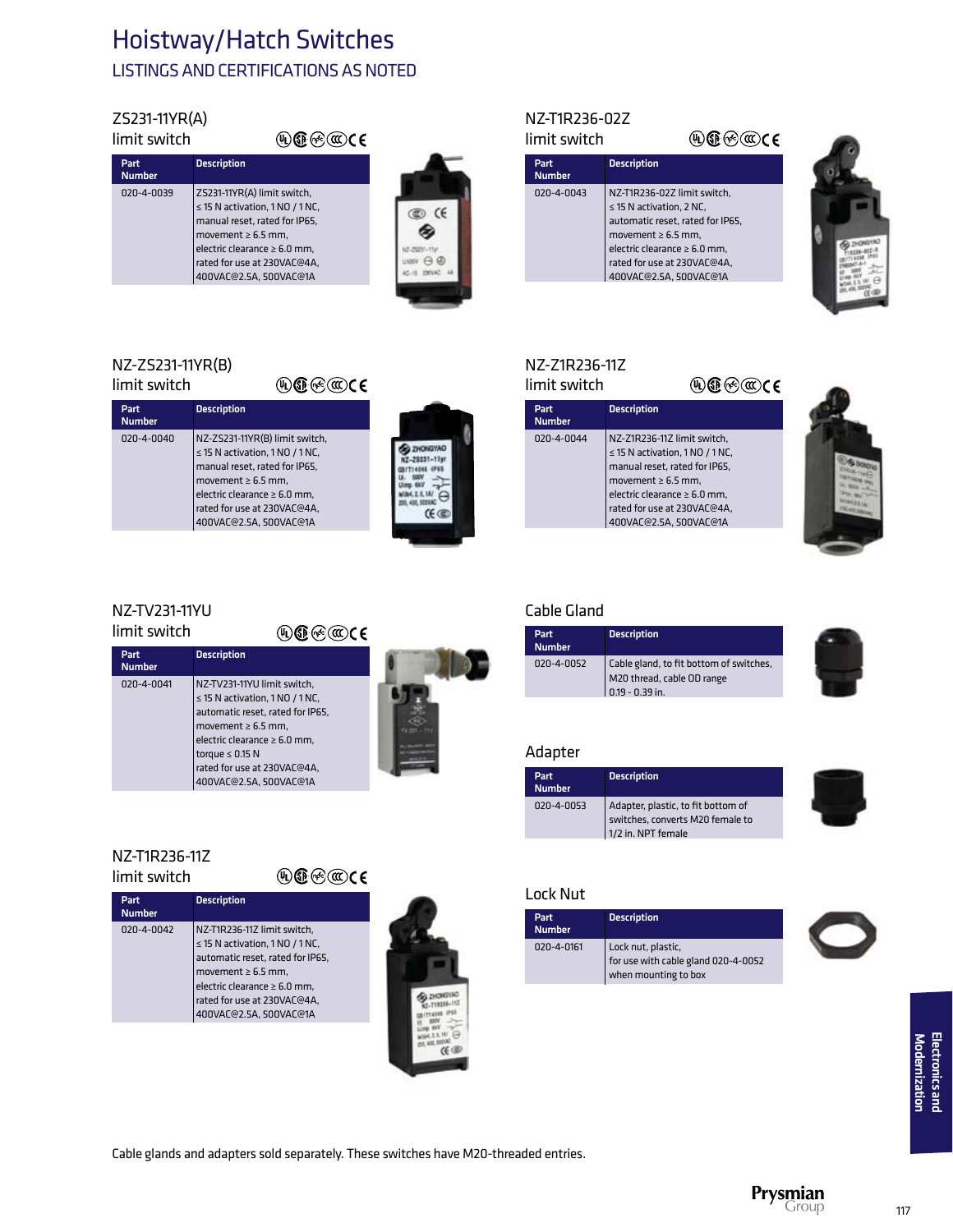## Hoistway/Hatch Switches LISTINGS AND CERTIFICATIONS AS NOTED

 $@)$  �� $@)$   $@)$   $@)$ 

### NZ-Z1R236-02Z limit switch

| Part<br><b>Number</b> | <b>Description</b>                                                                                                                                                                                                     |
|-----------------------|------------------------------------------------------------------------------------------------------------------------------------------------------------------------------------------------------------------------|
| 020-4-0045            | NZ-Z1R236-02Z limit switch,<br>$\leq$ 15 N activation. 2 NC.<br>manual reset, rated for IP65,<br>movement $\geq 6.5$ mm,<br>electric clearance $\geq 6.0$ mm.<br>rated for use at 230VAC@4A,<br>400VAC@2.5A. 500VAC@1A |
|                       |                                                                                                                                                                                                                        |



### NZ-TV7H236-11Z limit switch

Part<br>Number

### $\textcolor{red}{\textcolor{blue}{\mathbf{\textcirc}}}$   $\textcolor{blue}{\mathbf{\textcirc}}$   $\textcolor{blue}{\mathbf{\textcirc}}$ **Description** 020-4-0048 NZ-TV7H236-11Z limit switch, ≤ 15 N activation, 1 NO / 1 NC, automatic reset, rated for IP65, movement ≥ 6.5 mm, electric clearance ≥ 6.0 mm,

 rated for use at 230VAC@4A, 400VAC@2.5A, 500VAC@1A

torque  $\leq 0.15$  N



## $\overline{\phantom{a}}$

| limit switch          | ⊮)® (≪)(α⊜C€                                                                                                                                                                                                                                            |  |
|-----------------------|---------------------------------------------------------------------------------------------------------------------------------------------------------------------------------------------------------------------------------------------------------|--|
| Part<br><b>Number</b> | <b>Description</b>                                                                                                                                                                                                                                      |  |
| 020-4-0046            | NZ-TS236-11Z limit switch,<br>$\leq$ 15 N activation, 1 NO / 1 NC,<br>automatic reset, rated for IP65,<br>movement $\geq 6.5$ mm.<br>electric clearance $\geq 6.0$ mm.<br>torque $\leq$ 0.15 N<br>rated for use at 230VAC@4A,<br>400VAC@2.5A, 500VAC@1A |  |
|                       |                                                                                                                                                                                                                                                         |  |

## NZ-TV7H236-11Z

 $\textcircled{\tiny\textcircled{\tiny\textcircled{\tiny$}}} \oplus \textcircled{\tiny\textcircled{\tiny\textcircled{\tiny$}}} \in$ limit switch Part<br>Number **Description** 020-4-0160 NZ-TV7H236-11Z limit switch, ≤ 15 N activation, 1 NO / 1 NC, automatic reset, rated for IP65, movement  $\geq 6.5$  mm, electric clearance ≥ 6.0 mm, torque  $\leq 0.15$  N. rated for use at 230VAC@4A, 400VAC@2.5A, 500VAC@1A



### Mounting brackets for limit switches

| Part<br><b>Number</b> | <b>Description</b>                                                                                                |
|-----------------------|-------------------------------------------------------------------------------------------------------------------|
| LS-BRKT-G             | Mounting bracket,<br>for 020-4-0160 limit switches                                                                |
| LS-BRKT-KIT-G         | Mounting bracket kit, includes<br>mounting bracket, hardware<br>and one 020-4-0160 limit switch                   |
| LS-STRUTBRKT-17       | 17 in. adjustable strut-style<br>bracket, assembled, with<br>mounting hardware and<br>one 020-4-0160 limit switch |
|                       |                                                                                                                   |

## NZ-TS236-11Z

NZ-TS236-11Z

### limit switch

| mit switch            |                    | $\mathbf{\mathbb{C}}\mathfrak{C}\otimes \mathbf{\mathbb{C}}$ ce |
|-----------------------|--------------------|-----------------------------------------------------------------|
| Part<br><b>Number</b> | <b>Description</b> |                                                                 |
|                       |                    |                                                                 |

| <b>Number</b> |                                                                                                                                                                                                                                                            |
|---------------|------------------------------------------------------------------------------------------------------------------------------------------------------------------------------------------------------------------------------------------------------------|
| 020-4-0047    | NZ-TV10H236-11Z limit switch,<br>$\leq$ 15 N activation, 1 NO / 1 NC,<br>automatic reset, rated for IP65,<br>movement $\geq 6.5$ mm,<br>electric clearance $\geq 6.0$ mm,<br>torque $\leq$ 0.15 N<br>rated for use at 230VAC@4A,<br>400VAC@2.5A, 500VAC@1A |
|               |                                                                                                                                                                                                                                                            |